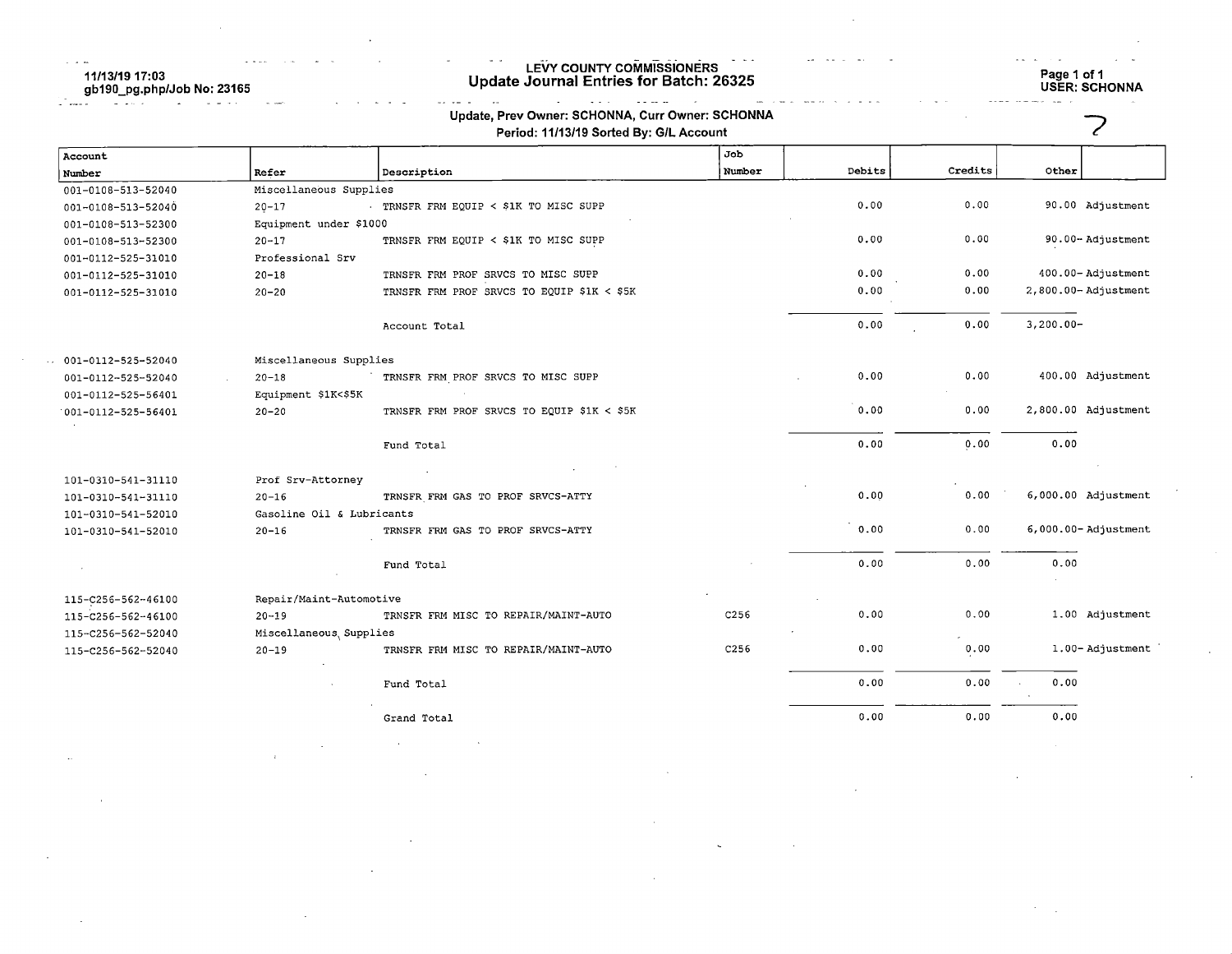FINANCE ONLY - BAH  $20 - k$ 

 $\bar{t}$ 

 $\overline{\mathcal{L}}$ 

 $\mathbb{Q}_2$ 

## LEVY BOCC BUDGET AMENDMENT FORM

Email to: LEVYFINANCE@LEVYCLERK.COM

|                                                                  |                                                                             | <b>One-Time or Recurring?</b> |
|------------------------------------------------------------------|-----------------------------------------------------------------------------|-------------------------------|
| Requesting<br>Department / Office:                               | 0310 ROAD DEPT                                                              | One-time                      |
| <b>Explanation</b> /<br>Description:                             | TO PAY EXPENSES OCCURRED FOR CAPITAL PROJECT AND LEGAL<br><b>ASSISTANCE</b> |                               |
|                                                                  |                                                                             | <b>Grant Match?</b>           |
| <b>SOURCE of Funds</b><br>and Required<br><b>APPROVAL</b> level: | Reducing Expenses (Same Dept & Category) - Dept Head<br>Approval            | NO.                           |
|                                                                  | NOTE: ALL COMMITMENTS RECURRING MULTIPLE FISCAL YEARS REQUIRE BOCC APPROVAL | Approved?                     |
| <b>BOCC Meeting Date</b><br>(if Necessary)                       |                                                                             |                               |

| <b>BUDGET AMENDMENT DETAIL</b> |                                              |  |                     |
|--------------------------------|----------------------------------------------|--|---------------------|
| Account Number                 | <b>Description</b>                           |  | Increase (Decrease) |
|                                | 101-0310-541-52010 GASOLINE OIL & LUBRICANTS |  | (6.000)             |
|                                | 101-0310-541-31110 PROV SRV ATTORNEY         |  | 6.000               |

|                            | Net Increase (Decrease) in USES: S<br>ADDITIONAL REVENUES/SOURCES ONLY IN THIS SECTION: |                     |  |
|----------------------------|-----------------------------------------------------------------------------------------|---------------------|--|
|                            |                                                                                         |                     |  |
| <b>Account Number</b>      | Description                                                                             | Increase (Decrease) |  |
|                            |                                                                                         |                     |  |
|                            |                                                                                         |                     |  |
|                            |                                                                                         |                     |  |
|                            | Net Increase (Decrease) in SOURCES: S<br>DOES BUDGET AMENDMENT BALANCE?                 |                     |  |
|                            |                                                                                         | <b>YES</b>          |  |
| <b>DEPARTMENT</b><br>HEAD: |                                                                                         |                     |  |
|                            |                                                                                         |                     |  |
| <b>COUNTY</b>              |                                                                                         |                     |  |
| COORDINATOR:               |                                                                                         |                     |  |
|                            |                                                                                         |                     |  |
| <b>CLERK OR FINANCE</b>    |                                                                                         |                     |  |
| <b>OFFICER</b>             |                                                                                         |                     |  |
|                            |                                                                                         |                     |  |

 $\sim 10$ 

 $\bar{\mathcal{A}}$ 

 $\bar{\phantom{a}}$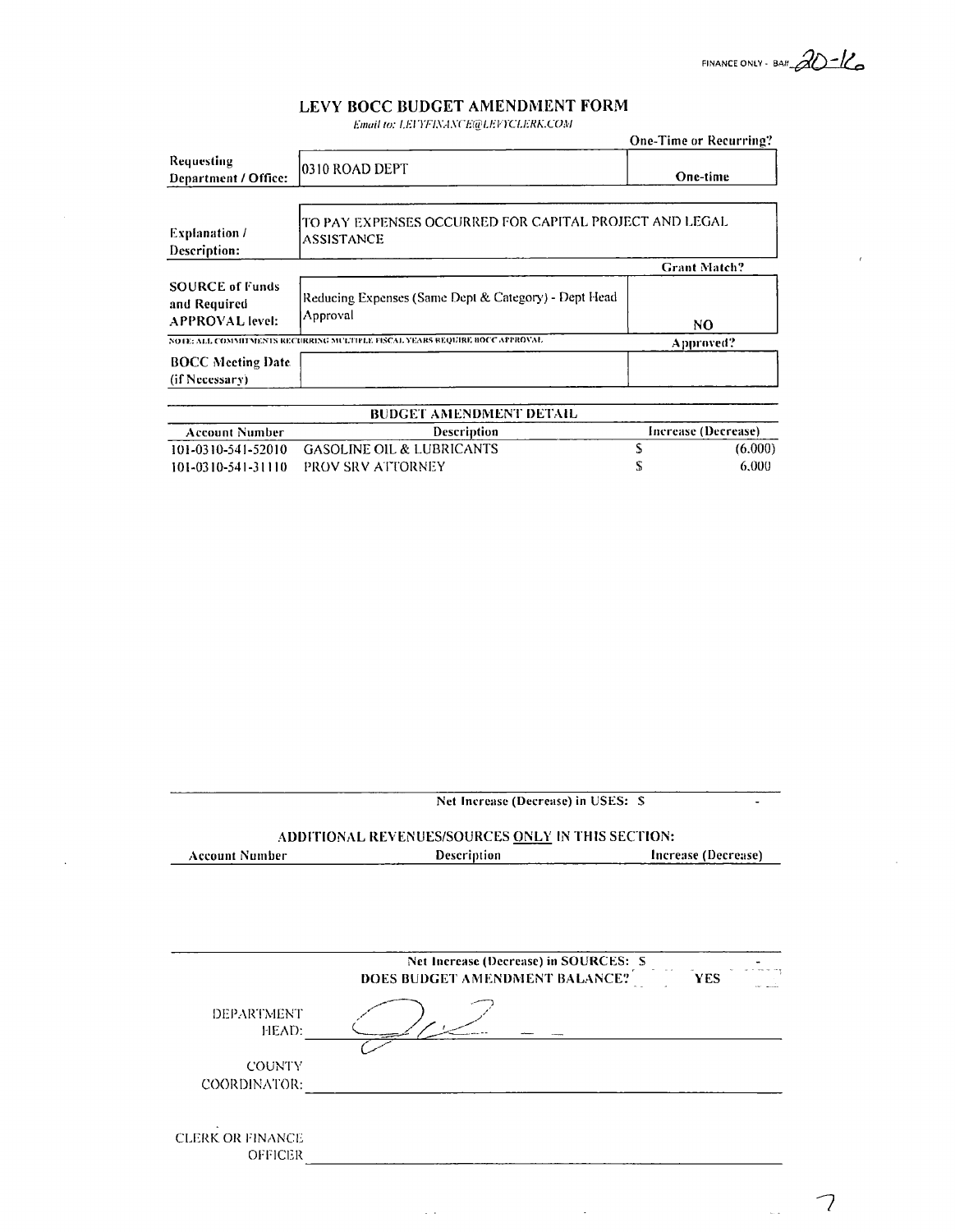$20 - 17$ FINANCE ONLY - BA#

# LEVY BOCC BUDGET AMENDMENT FORM

Email to: LEVYFINANCE@LEVYCLERK.COM

|                                                                  |                                                                                          | One-Time or Recurring? |
|------------------------------------------------------------------|------------------------------------------------------------------------------------------|------------------------|
| Requesting<br>Department / Office:                               | 0108 HUMAN RESOURCES                                                                     | One-time               |
|                                                                  |                                                                                          |                        |
| Explanation /<br>Description:                                    | Move Money between lines - FY 2020                                                       |                        |
|                                                                  |                                                                                          | Grant Match?           |
| <b>SOURCE of Funds</b><br>and Required<br><b>APPROVAL</b> level: | Reducing Expenses (Same Dept & Category) - Dept Head<br>Approval                         | NO.                    |
|                                                                  | NOTE ALL COMMITMENTS RECURRING MULTIPLE FISCAL YEARS REQUIRE BOCC APPROVAL               | Approved?              |
| <b>BOCC Meeting Date</b><br>(if Necessary)                       | $\prime$                                                                                 |                        |
|                                                                  |                                                                                          |                        |
|                                                                  | BUDGET AMENDMENT DETAIL                                                                  |                        |
| <b>Account Number</b>                                            | $\bar{\star}$<br>Description                                                             | Increase (Decrease)    |
| 001-0108-513-52300<br>001-0108-513-52040                         | <b>EQUIPMENT 4K</b><br>MISC SUPPLIES                                                     | (90)<br>Ş<br>90<br>Ş   |
|                                                                  |                                                                                          |                        |
|                                                                  |                                                                                          |                        |
|                                                                  |                                                                                          |                        |
|                                                                  |                                                                                          |                        |
|                                                                  |                                                                                          |                        |
|                                                                  |                                                                                          |                        |
|                                                                  |                                                                                          |                        |
|                                                                  |                                                                                          |                        |
|                                                                  | Net Increase (Decrease) in USES: \$<br>ADDITIONAL REVENUES/SOURCES ONLY IN THIS SECTION: |                        |
| <b>Account Number</b>                                            | Description                                                                              | Increase (Decrease)    |
|                                                                  |                                                                                          |                        |
|                                                                  |                                                                                          |                        |
|                                                                  | Net Increase (Decrease) in SOURCES: \$<br>DOES BUDGET AMENDMENT BALANCE?                 | <b>YAS</b>             |
| DEPARTMENT<br>HEAD:                                              |                                                                                          |                        |
| <b>COUNTY</b><br>COORDINATOR:                                    |                                                                                          |                        |
| CLERK OR FINANCE                                                 |                                                                                          |                        |
| <b>OFFICER</b>                                                   |                                                                                          |                        |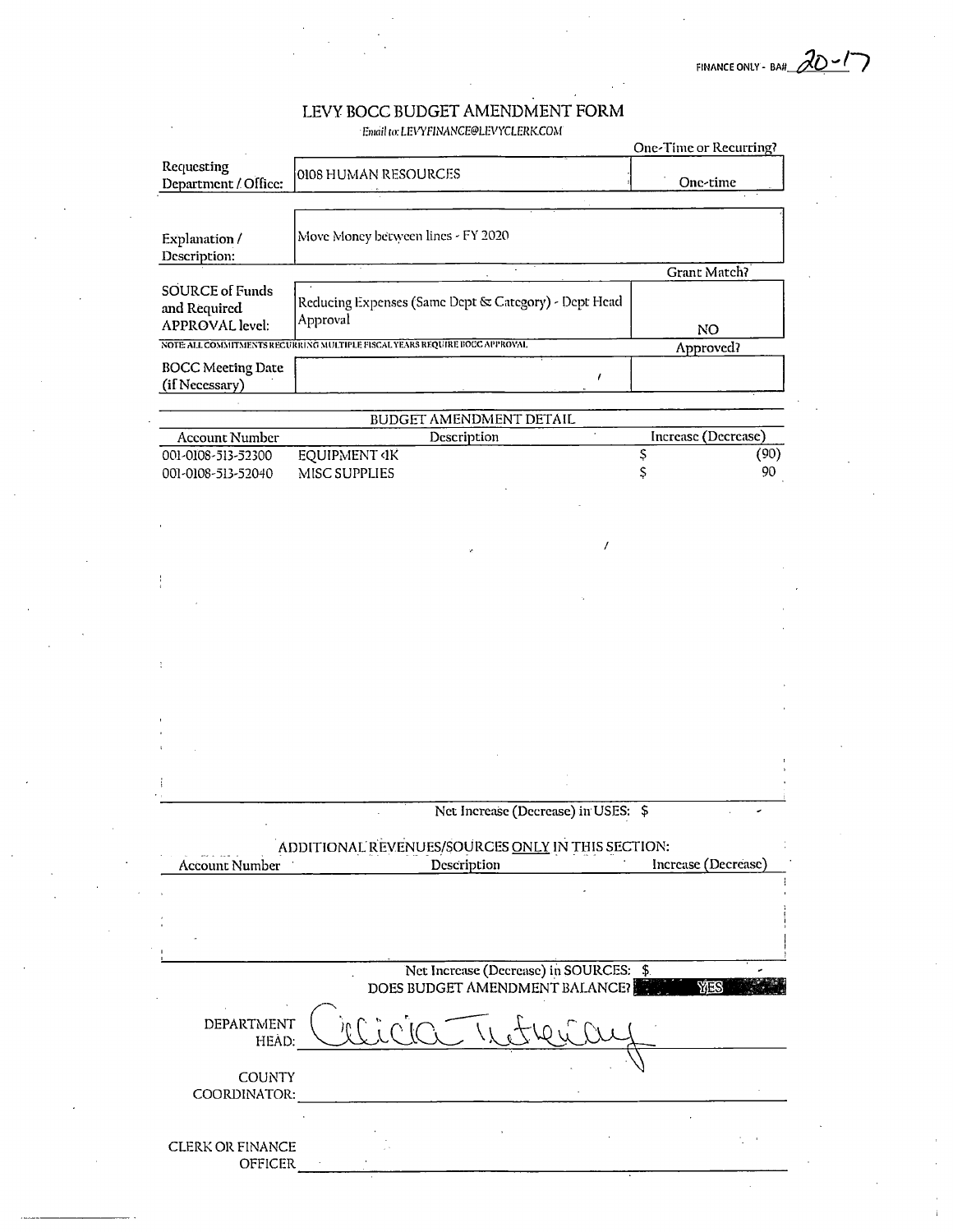FINANCE ONLY - BAR,  $20$  -18

 $\alpha$ 

### LEVY BOCC BUDGET AMENDMENT FORM Ewal to, LFVYPINANCFON FVATCLERKYON (

| 2019/20                                            | LEVY BOCC BUDGET AMENDMENT FORM<br>Etrail to, LFVYPINANCE@LEVYCLERK COM  |                        |
|----------------------------------------------------|--------------------------------------------------------------------------|------------------------|
| Requesting                                         |                                                                          | One-Time or Recurring? |
| Department / Office:                               | 10112 COUNTY COMMUNICATIONS                                              | One-time               |
|                                                    |                                                                          |                        |
| Explanation /                                      | TRANSFER FUNDS FOR EXPENSES                                              |                        |
| Description:                                       |                                                                          |                        |
|                                                    |                                                                          | Grant Match?           |
| SOURCE of Funds<br>and Required<br>APPROVAL level: | Reducing Expenses (Same Dept & Category) - Dept Head<br>Approval         |                        |
|                                                    | NOTE ALL COMMEMPNES RECURRENT MULTIPLE FISCAL YEARS REQUIRE EOCCAPPROVAL | NO.                    |
| <b>BOCC Meeting Date</b>                           |                                                                          | Approved?              |
| (if Necessary)                                     |                                                                          |                        |

 $\bar{\Delta}$ 

|                                          | PODOLI AMENDMENT DETAIL                           |                     |
|------------------------------------------|---------------------------------------------------|---------------------|
| Account Number                           | Description                                       | Increase (Decrease) |
| 001-0112-525-31010<br>001-0112-525-52040 | - PROFESSIONAL SRV -<br>-MISCELLANEOUS SUPPLIFS - | -400).<br>-100-     |

|                         | Net Increase (Decrease) in USES: \$                              |                  |                     |
|-------------------------|------------------------------------------------------------------|------------------|---------------------|
| Account Number          | ADDITIONAL REVENUES/SOURCES ONLY IN THIS SECTION:<br>Description |                  | Increase (Decrease) |
|                         |                                                                  | S                |                     |
|                         |                                                                  |                  |                     |
|                         |                                                                  |                  |                     |
|                         |                                                                  |                  |                     |
|                         | Net Increase (Decrease) in SOURCES: \$                           |                  |                     |
|                         | DOES BUDGET AMENDMENT BALANCE?                                   | $\mathbb{R}$ xes |                     |
| DEPARTMENT<br>HEAD.     | 10mm C.S.                                                        |                  |                     |
| COUNTY                  |                                                                  |                  |                     |
| COORDINATOR.            |                                                                  |                  |                     |
|                         |                                                                  |                  |                     |
| <b>CLERK OR FINANCE</b> |                                                                  |                  |                     |
| OFFICER                 |                                                                  |                  |                     |
|                         |                                                                  |                  |                     |

 $\sim$  .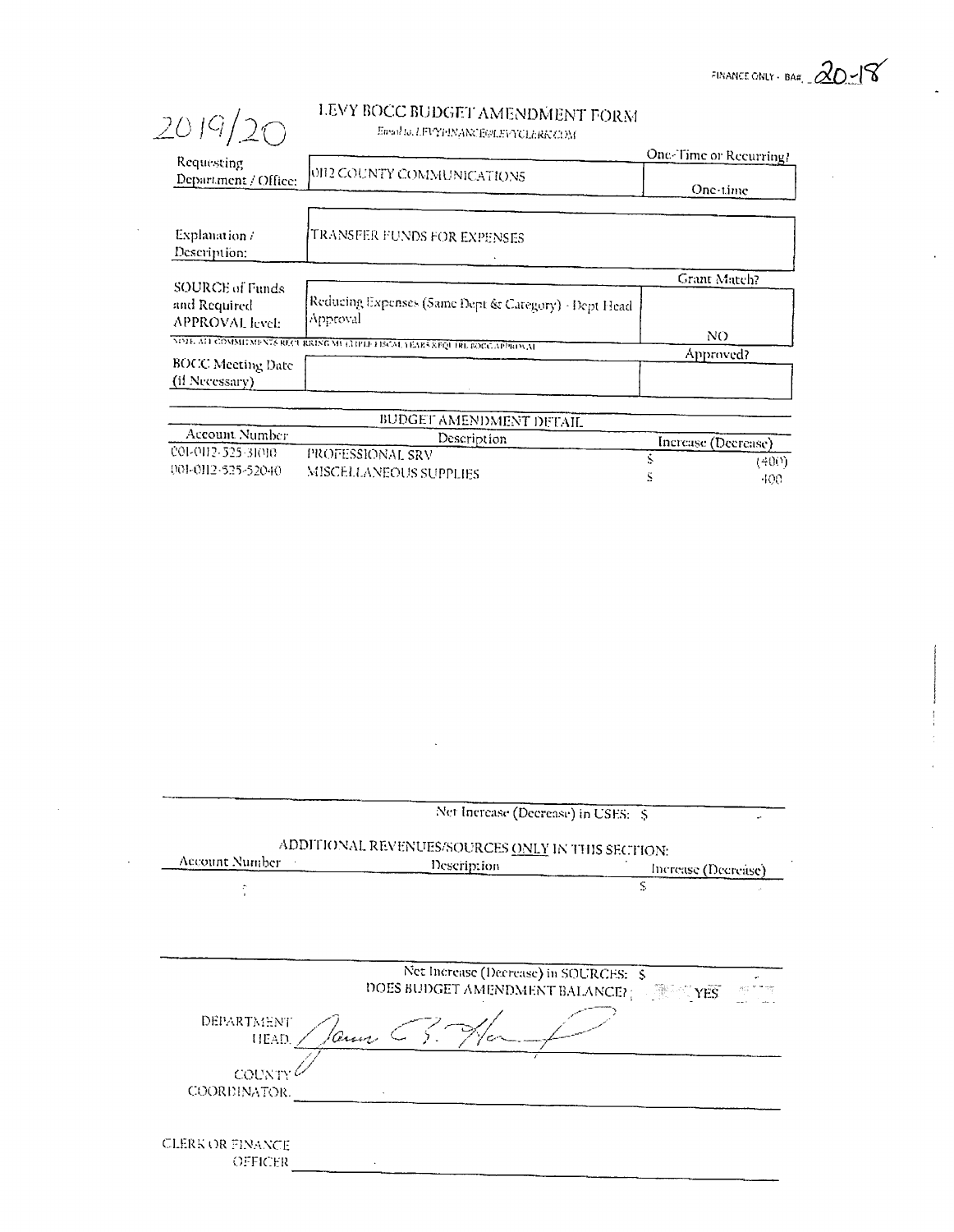FINANCE ONLY - BA#  $20-19$ 

r muckat<br>.

**THE** ر<br>أسيدا

Ţ

#### LEVY BOCC BUDGET AMENDMENT FORM Email to: LEVYFINANCE@LEVYCLERK.COM

|                                                                  |                                                                             | One-Time or Recurring? |
|------------------------------------------------------------------|-----------------------------------------------------------------------------|------------------------|
| Requesting<br>Department / Office:                               | 0132 MOSQUITO CONTROL                                                       | One-time               |
|                                                                  |                                                                             |                        |
| Explanation /<br>Description:                                    | Transfer same Dept & Category                                               |                        |
|                                                                  |                                                                             | <b>Grant Match?</b>    |
| <b>SOURCE of Funds</b><br>and Required<br><b>APPROVAL</b> level: | Reducing Expenses (Same Dept & Category) - Dept Head<br>Approval            | NO.                    |
|                                                                  | NOTE: ALL COMMITMENTS RECURRING MULTIPLE FISCAL YEARS REQUIRE BOCC APPROVAL | Approved?              |
| <b>BOCC Meeting Date</b><br>(if Necessary)                       |                                                                             |                        |
|                                                                  |                                                                             |                        |
|                                                                  | <b>BUDGET AMENDMENT DETAIL</b>                                              |                        |
| <b>Account Number</b>                                            | Description                                                                 | Increase (Decrease)    |
| 115-C256-562-52040                                               | <b>MISCELLANEOUS</b>                                                        | (1)                    |
| 115-C256-562-46100                                               | REPAIR/MAINTENANCE AUTOMOVITVE                                              |                        |
|                                                                  |                                                                             |                        |
|                                                                  |                                                                             |                        |
|                                                                  |                                                                             |                        |
|                                                                  |                                                                             |                        |

**E1 ACN 6102** AGIRO HATANICO **AM 8:**  $\ddot{8}$ ÷,  $\overline{\mathbf{u}}$ 

## Net Increase (Decrease) in USES: \$

| ADDITIONAL REVENUES/SOURCES ONLY IN THIS SECTION: |                                        |                     |  |
|---------------------------------------------------|----------------------------------------|---------------------|--|
| <b>Account Number</b>                             | Description                            | Increase (Decrease) |  |
|                                                   |                                        |                     |  |
|                                                   |                                        |                     |  |
|                                                   |                                        |                     |  |
|                                                   |                                        |                     |  |
|                                                   |                                        |                     |  |
|                                                   | Net Increase (Decrease) in SOURCES: \$ |                     |  |
|                                                   | DOES BUDGET AMENDMENT BALANCE?         | YA IS               |  |
|                                                   |                                        |                     |  |
| DEPARTMENT<br>HEAD:                               |                                        |                     |  |
|                                                   | Mathew Weldon                          | 11/12/2019          |  |
| <b>COUNTY</b>                                     |                                        |                     |  |
| COORDINATOR:                                      |                                        |                     |  |

| <b>CLERK OR FINANCE</b> |                |
|-------------------------|----------------|
|                         | <b>OFFICER</b> |